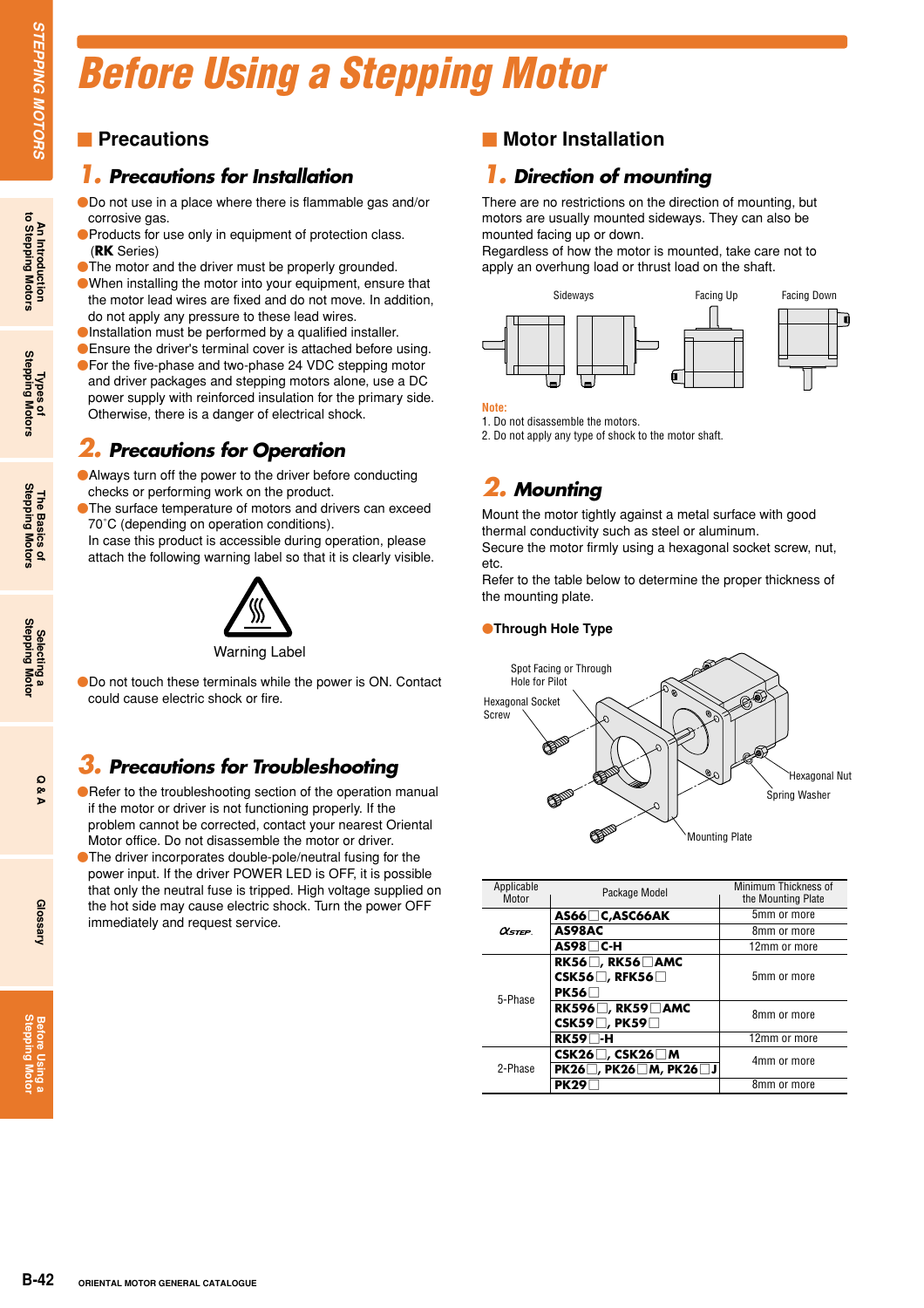[N]

#### **Tapped Hole Type**



| Applicable<br>Motor | Package Model                                                                                                           | Minimum Thickness of<br>the Mounting Plate |
|---------------------|-------------------------------------------------------------------------------------------------------------------------|--------------------------------------------|
| $\alpha$ step       | $\mathsf{ASC3} \sqcap$                                                                                                  | 3mm or more                                |
|                     | ASC46AK, ASC46AK-T                                                                                                      | 4mm or more                                |
|                     | AS66□C-T, ASC66AK-T                                                                                                     | 5mm or more                                |
|                     | AS66□C-P, AS66□C2-H                                                                                                     | 8mm or more                                |
|                     | AS98∏C-P                                                                                                                | 12mm or more                               |
|                     | PMC3                                                                                                                    | 2mm or more                                |
| 5-Phase<br>2-Phase  | <b>CSK54</b> □, CSK543TG<br>PMC33MG, RFK54□<br><b>PK54</b>                                                              | 4mm or more                                |
|                     | $RK56$ $\Box$ -T, CSK564TG                                                                                              | 5mm or more                                |
|                     | $RK56$ $\Box$ -N,RK56 $\Box$ -H<br>$RK59$ $\Box$ -T                                                                     | 8mm or more                                |
|                     | $RK59$ -N                                                                                                               | 12mm or more                               |
|                     | $PK22$ P,PK23 P,PK24<br>P<br>CSK24 $\Box$ , CSK24 $\Box$ M<br>$PK24$ , PK24 M<br>CSK243SG, PK243SG,<br><b>PK223P-SG</b> | 3mm or more                                |
|                     | <b>CSK264SG, PK264SG</b>                                                                                                | 5mm or more                                |
|                     | <b>PK296SG</b>                                                                                                          | 8mm or more                                |

### *3. Permissible Overhung Load and Permissible Thrust Load*

Overhung loads and thrust loads that exceed the permitted values shorten bearing life and cause fatigue by repeated load on the output shaft. Keep overhung loads to within the permissible values of the tables below. Keep thrust loads below the weight of the motor used. (For geared types, see the motor's specifications.)



Permissible Overhung Load

#### $\bullet$   $\alpha$ <sub>STEP</sub>

| <b>USTEP</b>            |                              |      |      |      | [N]  |  |  |
|-------------------------|------------------------------|------|------|------|------|--|--|
| Package Model           | Distance from shaft end (mm) |      |      |      |      |  |  |
|                         | 0                            | 5    | 10   | 15   | 20   |  |  |
| $ASC3$ $\neg$ AK        | 25                           | 34   | 52   |      |      |  |  |
| ASC46AK-T               | 10                           | 14   | 20   | 30   |      |  |  |
| ASC46AK                 | 20                           | 25   | 34   | 52   |      |  |  |
| $AS66$ $C$ , ASC66AK    | 63                           | 75   | 95   | 130  | 190  |  |  |
| AS98AC                  | 260                          | 290  | 340  | 390  | 480  |  |  |
| AS66□C-T, ASC66AK-T     | 70                           | 80   | 100  | 120  | 150  |  |  |
| $AS98\Box C-T$          | 220                          | 250  | 300  | 350  | 400  |  |  |
| AS66∏C-P5               | 200                          | 220  | 250  | 280  | 320  |  |  |
| AS66□C-P7.2, AS66□C-P10 | 250                          | 270  | 300  | 340  | 390  |  |  |
| AS66□C-P25, AS66□C-P36, | 330                          | 360  | 400  | 450  | 520  |  |  |
| AS66□C-P50              |                              |      |      |      |      |  |  |
| AS98□C-P5, AS98□C-P7.2, | 480                          | 540  | 600  | 680  | 790  |  |  |
| $AS98 \Box C-P10$       |                              |      |      |      |      |  |  |
| AS98□C-P25              | 850                          | 940  | 1050 | 1190 | 1380 |  |  |
| $AS98\square$ C-P36     | 930                          | 1030 | 1150 | 1310 | 1520 |  |  |
| AS98□C-P50              | 1050                         | 1160 | 1300 | 1480 | 1710 |  |  |
| AS66□C2-H               | 320                          | 370  | 440  | 550  | 720  |  |  |
| AS98 □ C-H              | 1090                         | 1150 | 1230 | 1310 | 1410 |  |  |

#### ● **5-Phase Stepping Motor**

| Package Model                             | Distance from shaft end (mm) |      |      |      |      |  |
|-------------------------------------------|------------------------------|------|------|------|------|--|
|                                           | 0                            | 5    | 10   | 15   | 20   |  |
| PMC3                                      | 25                           | 34   | 52   |      |      |  |
| CSK54 $\Box$ , RFK54 $\Box$ , PK54 $\Box$ | 20                           | 25   | 34   | 52   |      |  |
| RK56□, CSK56□,                            | 63                           | 75   | 95   | 130  | 190  |  |
| RFK56 $\Box$ , PK56 $\Box$                |                              |      |      |      |      |  |
| RK59 $\Box$ , CSK59 $\Box$ , PK59 $\Box$  | 260                          | 290  | 340  | 390  | 480  |  |
| PMC33MG                                   | 9.2                          | 11.4 | 15   | 21.9 |      |  |
| <b>CSK543TG</b>                           | 10                           | 14   | 20   | 30   |      |  |
| RK564-T□, CSK564-TG                       | 70                           | 80   | 100  | 120  | 150  |  |
| $RK596 - T$                               | 220                          | 250  | 300  | 350  | 400  |  |
| <b>RK566-N5</b>                           | 200                          | 220  | 250  | 280  | 320  |  |
| RK566-N7.2, RK566-N10                     | 250                          | 270  | 300  | 340  | 390  |  |
| RK564-N25, RK564-N36,<br><b>RK564-N50</b> | 330                          | 360  | 400  | 450  | 520  |  |
| <b>RK599-N5</b>                           | 480                          | 520  | 550  | 580  | 620  |  |
| RK599-N7.2, RK599-N10                     | 480                          | 540  | 600  | 680  | 790  |  |
| <b>RK596-N25</b>                          | 850                          | 940  | 1050 | 1110 | 1190 |  |
| <b>RK596-N36</b>                          | 930                          | 1030 | 1150 | 1220 | 1300 |  |
| <b>RK596-N50</b>                          | 1050                         | 1160 | 1300 | 1380 | 1490 |  |
| <b>RK564-H</b>                            | 320                          | 370  | 440  | 550  | 720  |  |
| <b>RK596-H</b>                            | 1090                         | 1150 | 1230 | 1310 | 1410 |  |

#### ● **2-Phase Stepping Motor**

| z-Phase Stepping Motor        |            |                              |     |     | [N] |     |  |
|-------------------------------|------------|------------------------------|-----|-----|-----|-----|--|
| Package Model                 |            | Distance from shaft end (mm) |     |     |     |     |  |
|                               |            | 0                            | 5   | 10  | 15  | 20  |  |
| $PK22\Box P$                  |            | 25                           | 34  | 52  |     |     |  |
| CSK24 $\Box$ , CSK24 $\Box$ M |            |                              |     |     |     |     |  |
| $PK23$ $\Box$ P, PK24 $\Box$  |            | 20                           | 25  | 34  | 52  |     |  |
| $PK24 \Box P. PK24 \Box M$    |            |                              |     |     |     |     |  |
| $PK26$ J                      |            | 50                           | 60  | 75  | 100 | 150 |  |
| CSK26 $\Box$ , CSK26 $\Box$ M |            | 54                           | 67  | 89  | 130 |     |  |
| PK26□, PK26□M                 |            |                              |     |     |     |     |  |
| PK29                          |            | 260                          | 290 | 340 | 390 | 480 |  |
| <b>PK223SG</b>                |            | 15                           | 17  | 20  | 23  |     |  |
| <b>CSK243SG, PK243SG</b>      |            | 10                           | 15  | 20  | 30  |     |  |
| <b>CSK264SG</b>               | $3.6 - 10$ | 30                           | 40  | 50  | 60  | 70  |  |
| <b>PK264SG</b>                | 18.36      | 80                           | 100 | 120 | 140 | 160 |  |
| <b>PK296SG</b>                |            | 220                          | 250 | 300 | 350 | 400 |  |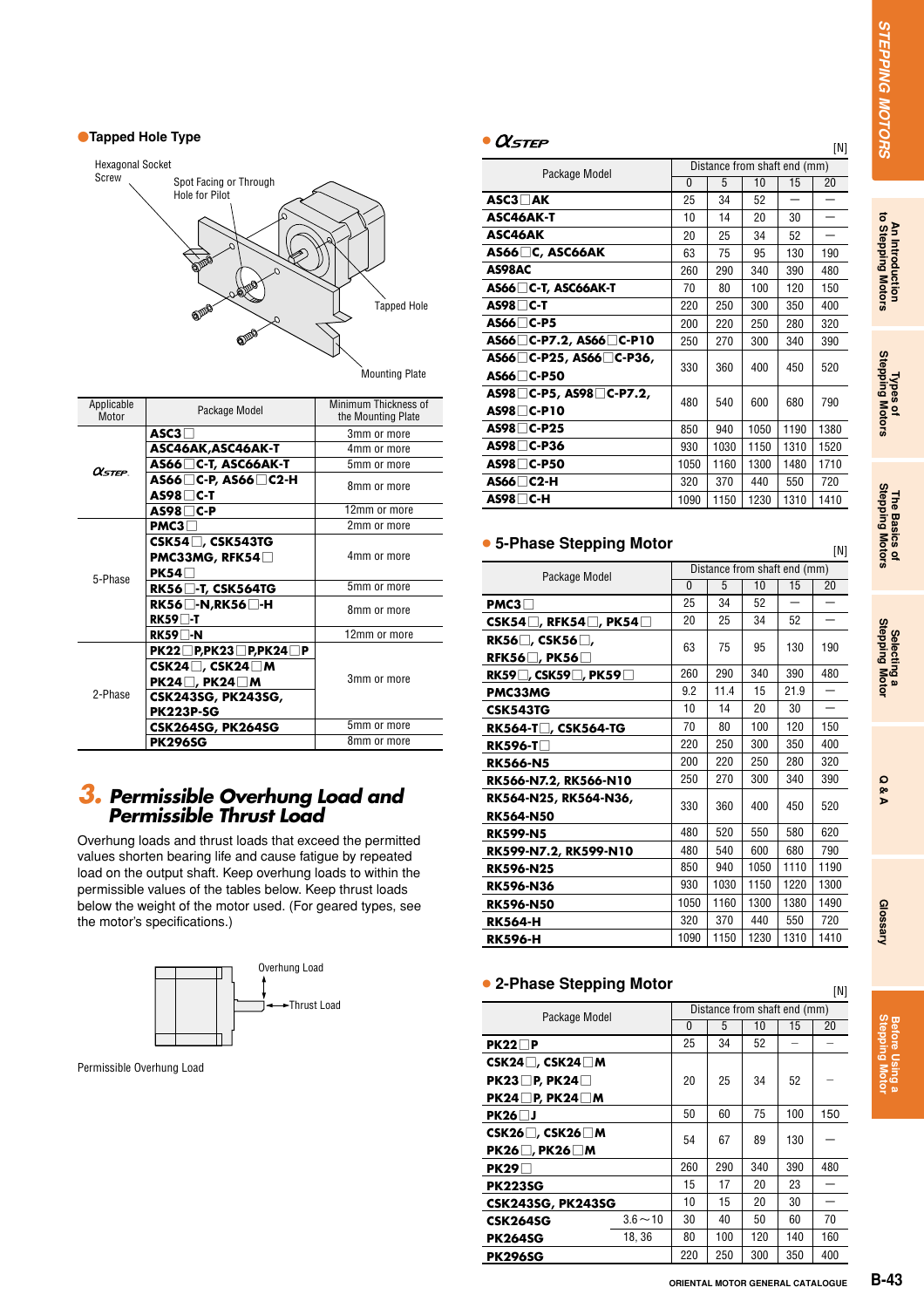### *4. Installing Conditions*

Install the motor in a location that meets the following conditions. Using the product under conditions other than this could cause it to be damaged.

- Indoors (this product is designed and manufactured to be installed within another device)
- $\bullet$  Ambient temperature :  $-10^{\circ}$ C  $\sim$  +50°C [RK Series,  $\alpha$ <sub>STEP</sub> Harmonic Geared Type:  $0^{\circ}$ C  $\sim$  +40°Cl (non-freezing)
- Ambient humidity : 85% maximum. (non-condensing)
- Not exposed to explosive, flammable, or corrosive gas
- Not exposed to direct sunlight
- Not exposed to dust
- Not exposed water or oil
- A place where heat can escape easily
- Not exposed to continuous vibration or excessive Impact

#### **Motor Mounting Brackets (Optional)**

Five varieties of stepping motor fixtures are available. Refer to page B-248 for details.



### **n** Driver Installation : AC Input Type

### *1. Installation Direction and Method*

Drivers are designed to dissipate heat through natural convection : AC Input Types, so be sure to follow the instructions below when installing them.

#### **(1) Models With Built-in Brackets**

**ODriver Model RK** Series



#### **(2) Installation Bracket Models**

ODriver Model

#### **Coupling (Optional)**

Flexible coupling for stepping motors are available. Refer to page B-252 for details.





Firmly install on a metal plate that has good heat conductance, such as an iron or aluminum 2mm or more in thickness.

● To directly install the driver itself without using the screws provided, pay particular attention to the length of the screws.

**Stepping Motor Before Using a**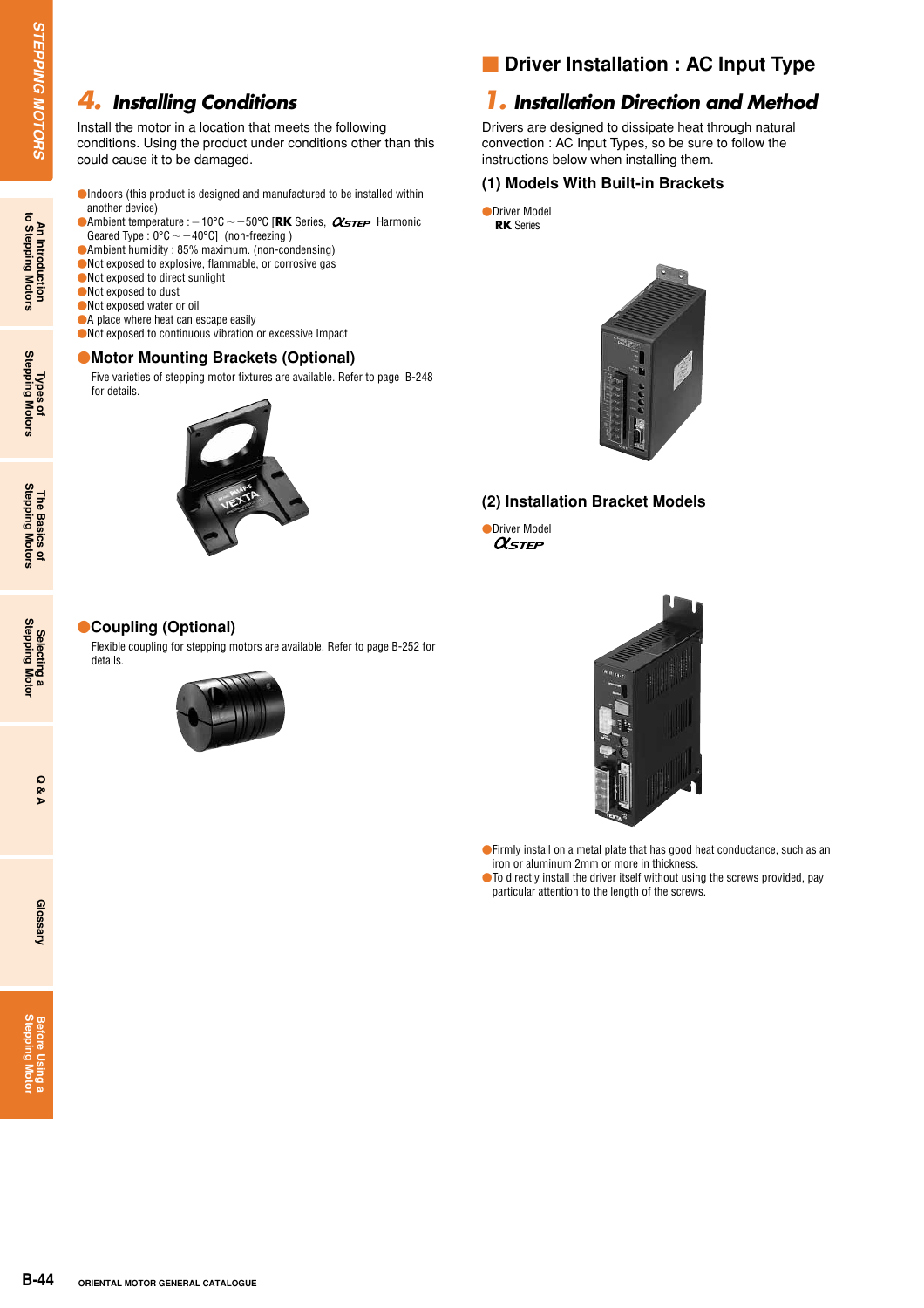# *2. Using Multiple Axis*

When using multiple stepping motor axis, driver temperature rises will cause ambient temperatures to rise. At least 20mm must be allowed between driver units and at least 25mm between drivers and other equipment or structures. Install a forced-air cooling fan if ambient temperatures exceed 50˚C (40˚C for some products).



### **Driver Installation: DC Input Types**

### *1. Installation Direction and Method*

Install the driver in the following manner to control overheating, as much as possible.

#### **(1) Horizontal Installation**



ASD10□-K ASD18□-K ASD36□-K



CSD5814N-T CSD5807N-T







CSD21□□-T

### **(2) Vertical Installation**



ASD10□-K ASD18□-K ASD36□-K CSD5828N-T





**DC Input Types**<br>
manner to control<br>
e.<br>
CSD-5814N-T<br>
CSD-5807N-T<br>
CSD-5807N-T<br>
CSD-5807N-T<br>
CSD-5807N-T<br>
CSD-5807N-T<br>
CSD-5807N-T<br>
CSD-5807N-T<br>
CSD-5807N-T<br>
CSD-5807N-T<br>
CSD-5807N-T<br>
CSD-5807N-T<br>
CSD-5807N-T<br>
CSD-5807N-T<br> The driver can generate a great deal of heat depending on the operating conditions. Make sure that the temperature of the heat sink does not exceed 80°C. When the temperature of the heat sink exceeds 80°C<sup>\*</sup>, forced cooling is required.

\*CSD5828N-T:90˚C

# *3. Installing Conditions*

Install the driver in a location that meets the following conditions. Using the product under conditions other than this could cause it to be damaged.

- Indoors (this product is designed and manufactured to be installed within another device)
- Ambient temperature :  $0^{\circ}C \sim +50^{\circ}C$  (non-freezing)
- Ambient humidity : 85% maximum (non-condensing)
- Not exposed to explosive, flammable, or corrosive gas
- Not exposed to direct sunlight
- Not exposed to dust
- Not exposed to water or oil
- A place where heat can escape easily
- Not exposed to continuous vibration or excessive impact
- When attaching the driver in an enclosed space such as a control box, or somewhere close to a heat-radiating object, vent holes should be used to prevent the drivers from overheating.
- When the driver is to be installed in a location where a source of vibration will cause the driver to vibrate as well, install a shock absorber.
- In situations where drivers are located close to a large noise source such as high frequency welding machines or large electromagnetic switches, take steps to prevent noise interference, either by inserting noise filters or connecting the driver to a separate circuit.
- Take care that pieces of conductive material (filings, pins, pieces of wire, etc.). Do not enter the drivers.





CSD5814N-T

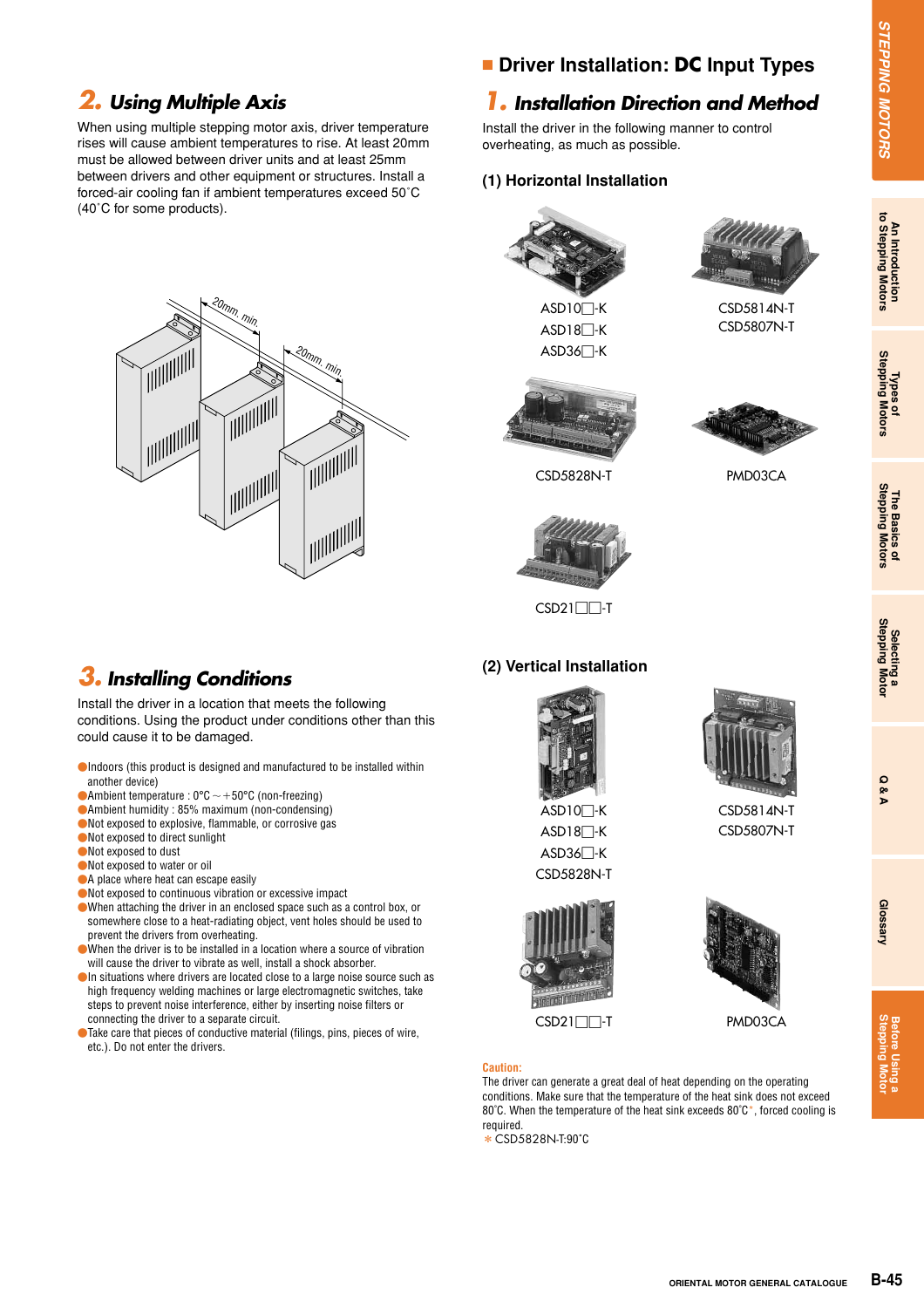### *2. Securing the Driver*

### **(1) Mounting with the circuit board**

CSD5807N-T, CSD5814N-T, CSD21□□-T







#### **(2) Mounting with the heatsink**

(The heat sink should always be installed to good heat conducting metal)

ASD10□-K, ASD18□-K, ASD36□-K, CSD5828N-T

This driver is designed to be used screwed directly to the metal chassis (box-shaped object) in order to ensure heat radiation. Always install the driver bottom surface or side surface against the metal chassis.



**Note :**

When using long screws, be sure they don't touch any components. The screw length should be less than the thickness of the chassis plus 5mm.